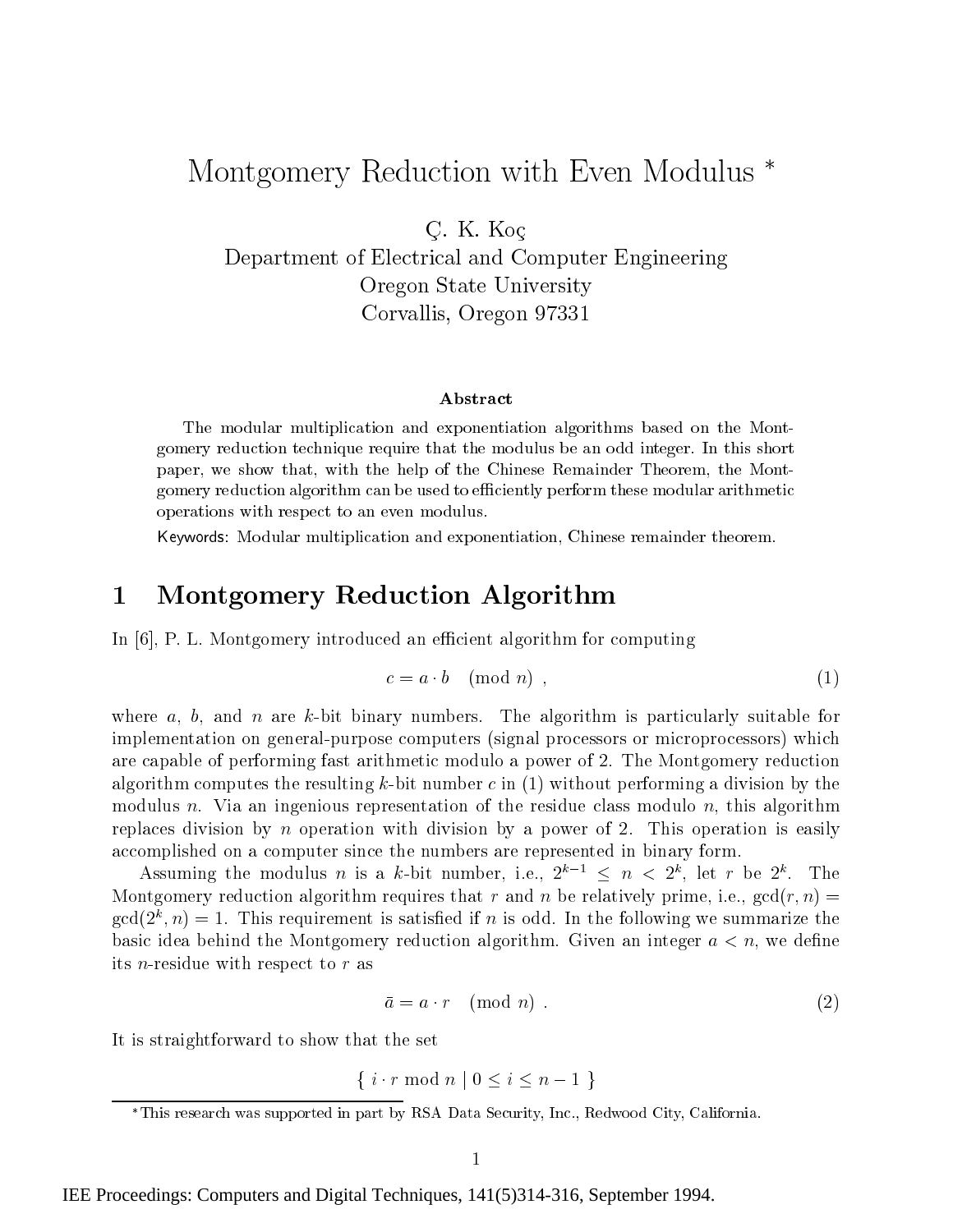is a complete residue system, i.e., it contains all numbers between 0 and  $n-1$ . Thus, there is one-to-one correspondence between the numbers in the range 0 and  $n-1$  and the numbers in the above set. The Montgomery reduction algorithm exploits this property by introducing a much faster multiplication routine which computes the n-residue of the product of the two  $\mu$ integers whose  $n$ -residues are given. Given two  $n$ -residues  $a$  and  $b$ , the Montgomery product is defined as the  $n$ -residue

$$
\bar{c} = \bar{a} \cdot \bar{b} \cdot r^{-1} \pmod{n}, \qquad (3)
$$

where  $r$  – is the inverse of  $r$  modulo  $n$ , i.e., it is the number with the property

$$
r^{-1} \cdot r = 1 \pmod{n}
$$

The resulting number  $\bar{c}$  in (3) is indeed the *n*-residue of the product

$$
c = a \cdot b \pmod{n},
$$

since

$$
\bar{c} = \bar{a} \cdot \bar{b} \cdot r^{-1} \pmod{n}
$$
  
=  $a \cdot r \cdot b \cdot r \cdot r^{-1} \pmod{n}$   
=  $a \cdot b \cdot r \pmod{n}$ .

In order to describe the Montgomery reduction algorithm, we need an additional quantity,  $n'$ , which is the integer with the property

$$
r \cdot r^{-1} - n \cdot n' = 1 \enspace .
$$

The integers  $r^{-1}$  and  $n'$  can both be computed by the extended Euclid algorithm [4]. The Montgomery product computation is given below.

**function** MonPro(
$$
\bar{a}, b
$$
)  
\nStep 1.  $t := \bar{a} \cdot \bar{b}$   
\nStep 2.  $m := t \cdot n'$  (mod  $r$ )  
\nStep 3.  $u := (t + m \cdot n)/r$   
\nStep 4. **if**  $u \geq n$  **then return**  $u - n$  **else return**  $u$ 

The most important feature of the Montgomery product algorithm is that the operations involved are multiplications modulo r and divisions by r, both of which are intrinsically fast operations, since  $r$  is a power 2.

Since the preprocessing operations (conversion from ordinary residue to n-residue, computation of  $n'$ , and converting the result back to ordinary residue) are rather time-consuming. it is not a good idea to use the Montgomery product computation algorithm when a single modular multiplication is to be performed. It is more suitable when several modular multiplications with respect to the same modulus are needed. Such is the case when one needs to compute modular exponentiation, i.e., the computation of  $a^e$  (mod n). Using the binary method for computing the powers [4], we replace the exponentiation operation by a series of square and multiplication operations modulo  $n$ . This is where the Montgomery product operation finds its best use. Let the binary expansion of the exponent  $e$  be  $(e_{k-1}, e_{k-2},...,e_0)$ . In the following we summarize the modular exponentiation operation which makes use of the Montgomery product function MonPro.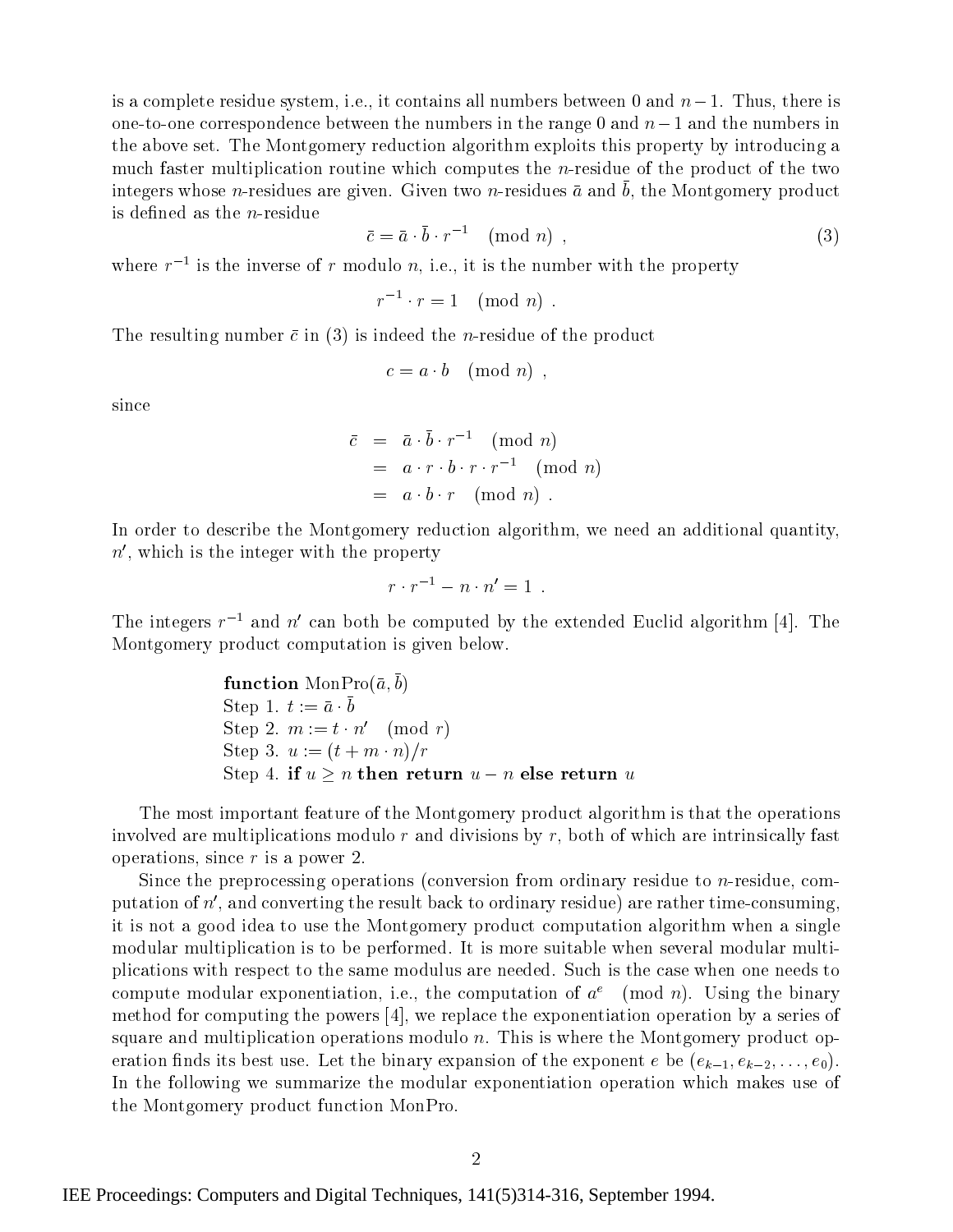**function** ModExp $(a, e, n)$  { n is an odd number } Step 1. Compute  $n'$  using the extended Euclid algorithm. Step 2.  $\bar{a} := a \cdot r \pmod{n}$ Step 3.  $\bar{x} := 1 \cdot r \pmod{n}$ Step 4. for  $i = k - 1$  down to 0 do Step 5.  $\bar{x} := \text{MonPro}(\bar{x}, \bar{x})$ Step 6. if  $e_i = 1$  then  $\bar{x} := \text{MonPro}(\bar{a}, \bar{x})$ Step 7.  $x := \text{MonPro}(\bar{x}, 1)$ Step 8. return <sup>x</sup>

Thus, we start with the ordinary residue a and obtain its n-residue  $\bar{a}$  using a division-like operation, which can be achieved, for example, by a series of shift and subtract operations. Additionally, Steps 2 and 3 require divisions. However, once the preprocessing has been completed, the inner-loop of the binary exponentiation method uses the Montgomery product operation which performs only multiplications modulo  $2^{\circ}$  and divisions by  $2^{\circ}$ . When the binary method finishes, we obtain the *n*-residue  $\bar{x}$  of the quantity  $x = a^e \pmod{n}$ . The ordinary residue number is obtained from the  $n$ -residue by executing the MonPro function with arguments  $\bar{x}$  and 1. This is easily shown to be correct, since

$$
\bar{x} = x \cdot r \pmod{n}
$$

immediately implies that

$$
x = \bar{x} \cdot r^{-1} \pmod{n} = \bar{x} \cdot 1 \cdot r^{-1} \pmod{n} := \text{MonPro}(\bar{x}, 1) .
$$

The resulting algorithm is quite fast and efficient, as has been demonstrated by many researchers and engineers who have implemented it, for example, see [1, 5, 2, 11]. However, the above algorithm can be refined and made more efficient, particularly when the numbers involved are multi-precision integers. The paper by Dussé and Kaliski [1] describes improved algorithms, including a simple and efficient method for computing  $n'$ . The modular exponentiation algorithm is used in cryptography; for example, the RSA algorithm [9], the ElGamal signature scheme [3], and the proposed digital signature standard (DSS) of the National Institute for Standards and Technology [7] require the computation of  $a^e \pmod{n}$  for large values of n (usually  $log_2 n \geq 512$ ).

## 2 The Case of Even Modulus

Since the existence of  $r^{-1}$  and n' requires that n and r be relatively prime, we cannot use the Montgomery product algorithm when this rule is not satisfied. We take  $r = 2^k$  since arithmetic operations are based on binary arithmetic modulo  $2^\circ$ , where  $w$  is the wordsize of the computer. In case of single-precision integers, we take  $k = w$ . However, when the numbers are large, we choose k to be an integer multiple w. Since  $r = z^{\alpha}$ , the above modular exponentiation algorithm requires that

$$
\gcd(r, n) = \gcd(2^k, n) = 1,
$$

which is satisfied if and only if  $n$  is odd. This is not a restriction for the RSA algorithm since the modulus, being a product of two primes, is always an odd number. In the following, we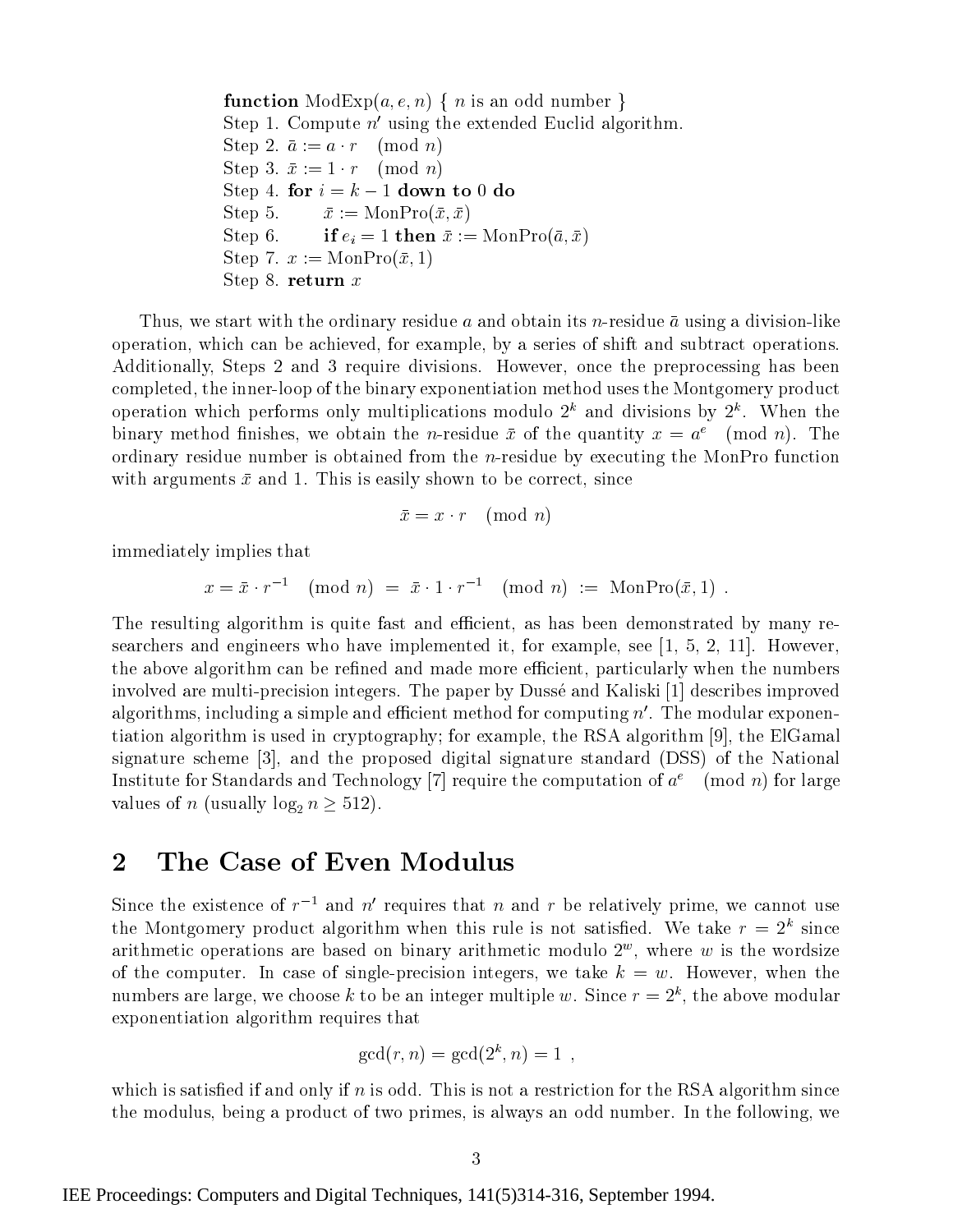describe a simple technique which can be used whenever one needs to compute a modular exponentiation operation with respect to an even modulus. We note that the proposed technique is similar to Quisquater and Couvreur algorithm given in [8], which partitions an RSA decryption operation into two modular exponentiation operations with respect to the prime factors of the user's modulus. Let <sup>n</sup> be factored such that

$$
n=q\cdot 2^j\enspace,
$$

where q is an odd integer. This can easily be accomplished by shifting the even number  $n$  to the right until its least-signicant bit becomes one. Then, by the application of the Chinese remainder theorem, the computation of

$$
x = a^e \pmod{n}
$$

is broken into two independent parts such that

$$
x_1 = a^e \pmod{q} \tag{4}
$$

$$
x_2 = a^e \pmod{2^j} \tag{5}
$$

The final result  $x$  has the property

 $x \pmod{q} = x_1 \pmod{q}$ ,  $x \pmod{2^j} = x_2 \pmod{2^j}$ 

and can be found using one of the Chinese remainder algorithms: The single-radix conversion algorithm or the mixed-radix conversion algorithm [10, 4]. The computation of  $x_1$  in (4) can be performed using the ModExp algorithm since q is odd. Meanwhile the computation of  $x_2$ in (5) can be performed even more easily, since it involves arithmetic modulo  $Z^\prime$ . There is, however, some overhead involved due to the introduction of the Chinese remainder theorem. According to the mixed-radix conversion algorithm, the number whose residues are  $x_1$  and  $x_2$  modulo q and  $z<sup>2</sup>$ , respectively, is equal to

$$
x = x_1 + q \cdot y
$$

where

$$
y = (x_2 - x_1) \cdot q^{-1} \pmod{2^j} \ .
$$

The inverse  $q^{-1}$  (mod 2<sup>j</sup>) exists since q is odd. It can be computed using the simple algorithm given in [1]. We thus have the following algorithm:

**function** NewModExp
$$
(a, e, n)
$$
 { *n* is an even number }  
Step 1. Shift *n* to the right obtain the factorization  $n = q \cdot 2^j$ .  
Step 2. Compute  $x_1 := a^e \pmod{q}$  using ModExp routine above.  
Step 3. Compute  $x_2 := a^e \pmod{2^j}$  using the binary method and modulo  $2^j$  arithmetic.  
Step 4. Compute  $q^{-1} \pmod{2^j}$  and  $y := (x_2 - x_1) \cdot q^{-1} \pmod{2^j}$ .  
Step 5. Compute  $x := x_1 + q \cdot y$  and **return**  $x$ .

IEE Proceedings: Computers and Digital Techniques, 141(5)314-316, September 1994.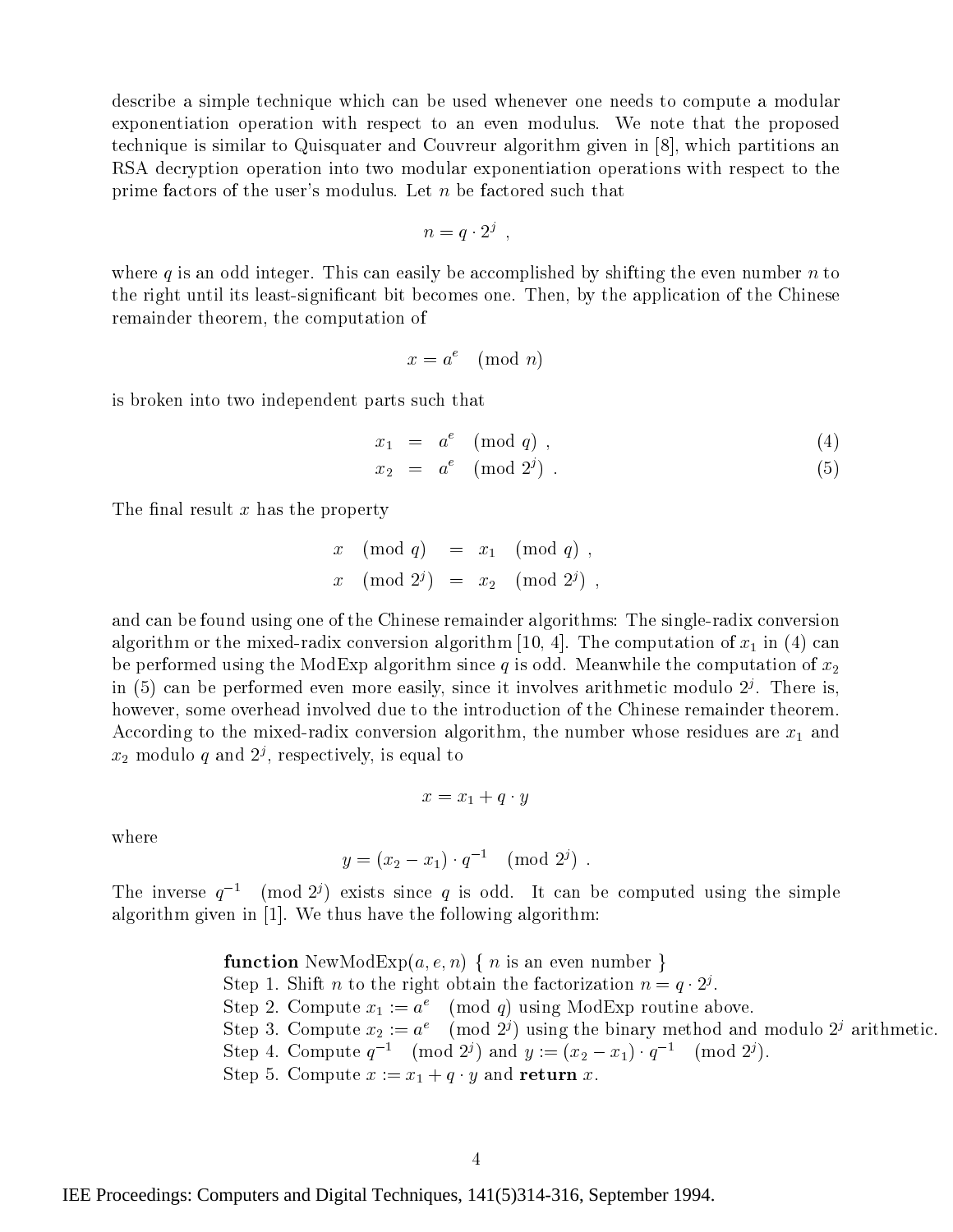In Step 2, we can use Euler's theorem, and prior to calling the ModExp routine, we can reduce e modulo  $\phi(q)$ , where  $\phi(q)$  represents Euler's totient function of q. This reduction is possible only if we know the factorization of q. In Step 3, we can reduce e modulo  $\phi(2^j)$ , since we know immediately that  $\varphi(z')=z'$  . These reductions allow a further decrease in the computation time of the NewModExp routine.

The new modular exponentiation algorithm breaks the exponentiation operation into two exponentiation problems of smaller size. Let  $n$  be an  $i$ -bit number. Since  $n = q \cdot 2^j$ , the odd factor q is an  $(i - j)$ -bit number. It is known that computation of  $a^e$  mod n requires approximately 1.5k multiplications, assuming the number of bits in  $e$  is equal to k. Therefore, ignoring the preprocessing costs, the ModExp routine requires approximately  $1.5ki^2$  bit operations. The NewModExp routine, on the other hand, requires 1.5k( $i-j$ ) bit operations for computing  $a$  -mod  $q$ , and 1.5kj -bit operations for computing  $a$  -mod  $2^j$ , and thus, a total of 1.5k( $i^+$  = 2ij + 2j<sup>-</sup>) bit operations. We calculate the speedup as

$$
\frac{i^2}{i^2 - 2ij + 2j^2} = \frac{1}{1 - 2(j/i) + 2(j/i)^2} ,
$$

for  $0 \leq j \leq i$ . As j ranges from 0 to i, the speedup takes values from 1 to 2. For example, when  $j=i/10$ , the speedup is equal to 1.22. The optimal value of j which maximizes the speedup is found as  $j=i/2$ ; in this case the speedup becomes 2.

#### An Example 3

The computation of  $x = a^e \mod n$  for  $a = 375$ ,  $e = 249$ , and  $n = 388$  is illustrated below.

Step 1.  $n = 388 = (110000100)_2 = (11000001)_2 \times 2^2 = 97 \times 2^2$ . Thus,  $q = 97$  and  $j = 2$ .

**Step 2.** We compute  $x_1 = a^e \pmod{q}$  by calling ModExp with parameters  $a = 375$ ,  $e = 249$ , and  $q = 97$ . Before calling the ModExp routine, we can reduce a modulo q, and e modulo  $\phi(q)$ . The reduction of e modulo  $\phi(q)$  is possible only if we know the factorization of  $q$ . Assuming we do not know the factorization of  $q$ , we only reduce  $a$ to obtain

a  $\pmod{q} = 375 \pmod{97} = 84$ 

and call the ModExp routine with parameters  $(84, 249, 97)$ . Since q is odd, the ModExp routine successfully computes the result as  $x_1 = 78$ .

**Step 3.** We compute  $x_2 = a^e \pmod{2^j}$  by calling an exponentiation routine based on the binary method and modulo  $2<sup>j</sup>$  arithmetic. Before calling such a routine we should reduce the parameters to

$$
a \pmod{2^j} = 375 \pmod{4} = 3
$$
,  
\n $e \pmod{\phi(2^j)} = 249 \pmod{2} = 1$ .

In this case, we are able to reduce the exponent since we know that  $\varphi(z') = z'$  . Thus, we call the exponentiation routine with the parameters  $(3, 1, 4)$ . The routine computes the result as  $x_2 = 3$ .